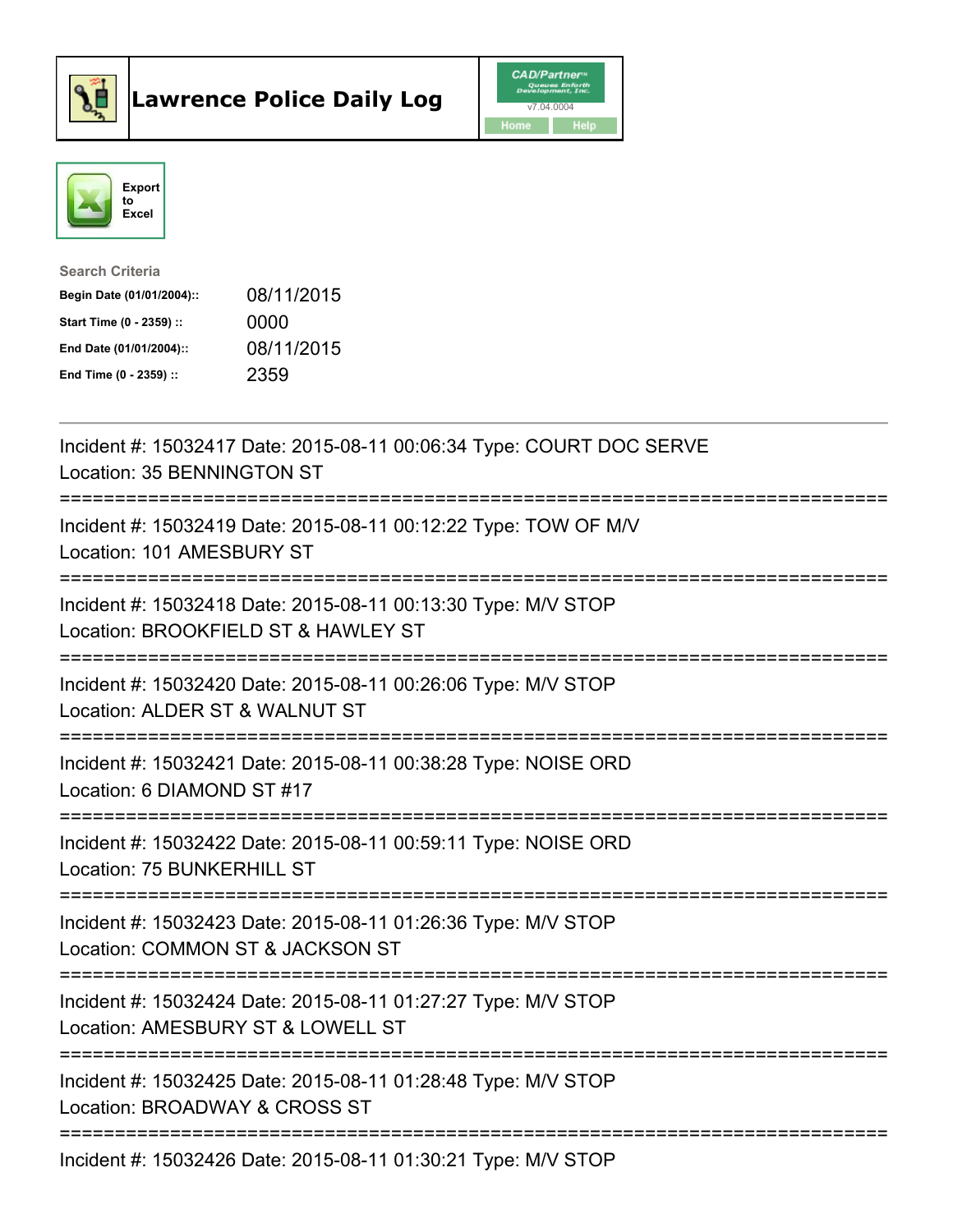Location: CARVER ST & MERRIMACK ST

| Incident #: 15032427 Date: 2015-08-11 01:33:00 Type: DISTURBANCE<br>Location: MELINDA RESTAURANT / 271 BROADWAY                                                     |
|---------------------------------------------------------------------------------------------------------------------------------------------------------------------|
| Incident #: 15032428 Date: 2015-08-11 01:35:31 Type: M/V STOP<br>Location: RESERVOIR ST<br>===============================                                          |
| Incident #: 15032429 Date: 2015-08-11 01:36:56 Type: M/V STOP<br>Location: ANDOVER ST & S BROADWAY                                                                  |
| Incident #: 15032430 Date: 2015-08-11 01:38:17 Type: CK WELL BEING<br>Location: MCDONALDS / 50 BROADWAY                                                             |
| Incident #: 15032431 Date: 2015-08-11 01:40:21 Type: M/V STOP<br>Location: BROADWAY & GREEN ST                                                                      |
| Incident #: 15032432 Date: 2015-08-11 01:42:47 Type: M/V STOP<br><b>Location: SWAN &amp; JACKSON</b><br>=====================================<br>================== |
| Incident #: 15032433 Date: 2015-08-11 01:43:19 Type: DISTURBANCE<br>Location: 388 HAMPSHIRE ST<br>=================                                                 |
| Incident #: 15032434 Date: 2015-08-11 01:50:37 Type: ALARMS<br>Location: LAWRENCE HIGH SCHOOL / 70-71 N PARISH RD                                                   |
| Incident #: 15032435 Date: 2015-08-11 01:50:46 Type: ALARMS<br>Location: DUNKIN DONUTS / 225 ESSEX ST                                                               |
| Incident #: 15032436 Date: 2015-08-11 01:55:27 Type: M/V STOP<br>Location: BROADWAY & MANCHESTER ST                                                                 |
| Incident #: 15032437 Date: 2015-08-11 01:56:24 Type: M/V STOP<br>Location: ERVING AV & JACKSON ST                                                                   |
| Incident #: 15032438 Date: 2015-08-11 02:01:30 Type: M/V STOP<br>Location: AVON ST & BELMONT ST                                                                     |
| ========<br>Incident #: 15032439 Date: 2015-08-11 02:06:59 Type: M/V STOP<br>Location: JORDAN ST & WATER ST                                                         |
| Incident #: 15032440 Date: 2015-08-11 02:10:27 Type: M/V STOP                                                                                                       |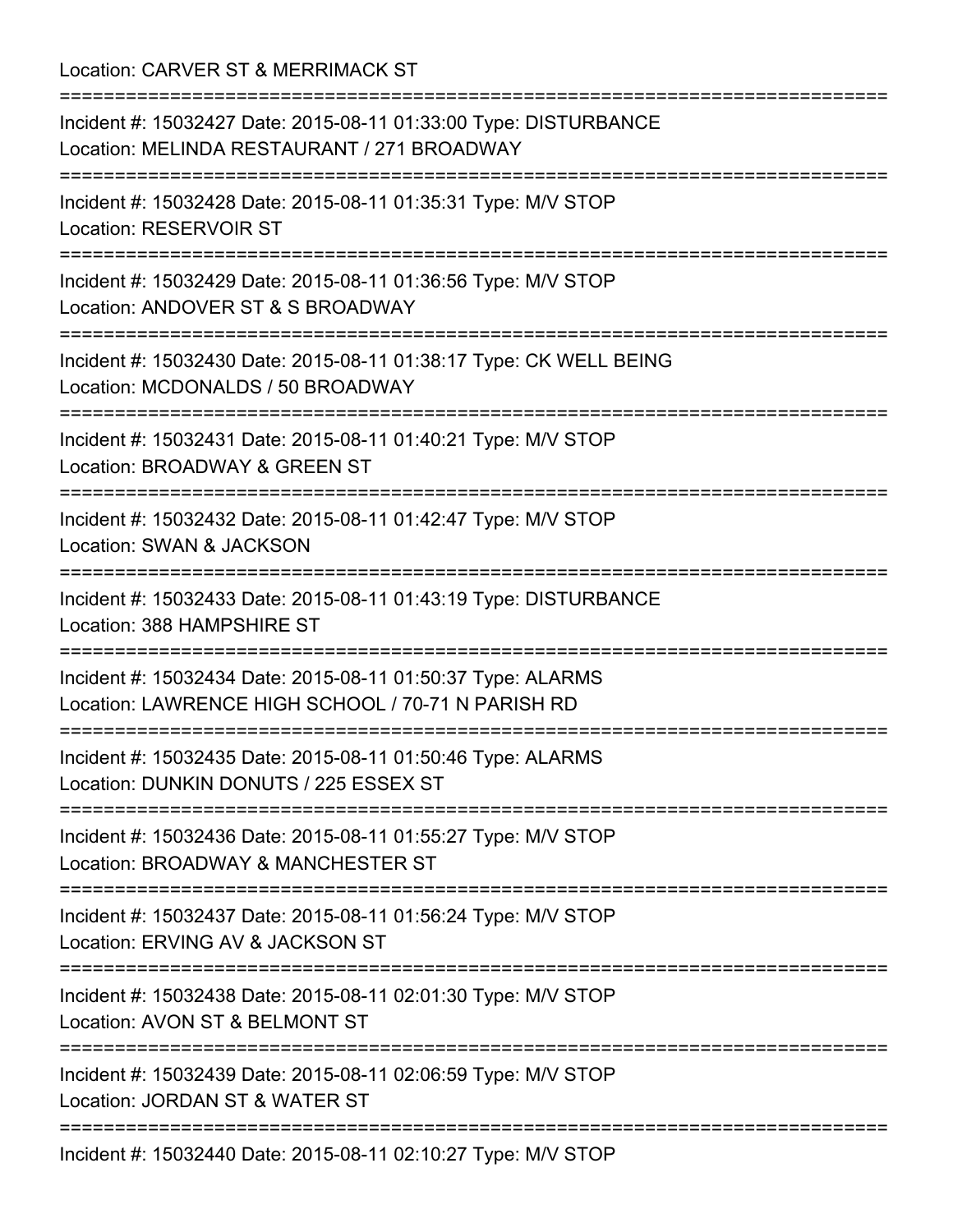=========================================================================== Incident #: 15032441 Date: 2015-08-11 02:13:54 Type: M/V STOP Location: FRANKLIN ST & TREMONT ST =========================================================================== Incident #: 15032442 Date: 2015-08-11 02:16:36 Type: M/V STOP Location: 4 LOWELL ST =========================================================================== Incident #: 15032443 Date: 2015-08-11 02:17:10 Type: M/V STOP Location: FRANKLIN ST & METHUEN ST =========================================================================== Incident #: 15032444 Date: 2015-08-11 02:20:59 Type: M/V STOP Location: 65 RAILROAD ST =========================================================================== Incident #: 15032445 Date: 2015-08-11 02:23:28 Type: M/V STOP Location: CARVER ST & MERRIMACK ST =========================================================================== Incident #: 15032446 Date: 2015-08-11 02:24:53 Type: M/V STOP Location: GROTON ST & S BROADWAY =========================================================================== Incident #: 15032447 Date: 2015-08-11 02:25:57 Type: M/V STOP Location: LEBANON ST & WHITE ST =========================================================================== Incident #: 15032448 Date: 2015-08-11 02:28:06 Type: M/V STOP Location: 91 MAY ST =========================================================================== Incident #: 15032449 Date: 2015-08-11 02:33:07 Type: DOMESTIC/PROG Location: 628 LOWELL ST FL 2 =========================================================================== Incident #: 15032451 Date: 2015-08-11 02:45:20 Type: M/V STOP Location: BROADWAY & LAKE ST =========================================================================== Incident #: 15032450 Date: 2015-08-11 02:45:33 Type: ASSSIT OTHER PD Location: MSP / BROADWAY & WATER ST =========================================================================== Incident #: 15032452 Date: 2015-08-11 02:47:47 Type: M/V STOP Location: BOXFORD ST & WINTHROP AV =========================================================================== Incident #: 15032453 Date: 2015-08-11 02:48:56 Type: M/V STOP Location: CYR DR & JEFFERSON ST =========================================================================== Incident #: 15032454 Date: 2015-08-11 02:52:22 Type: M/V STOP

Location: INMAN ST & S BROADWAY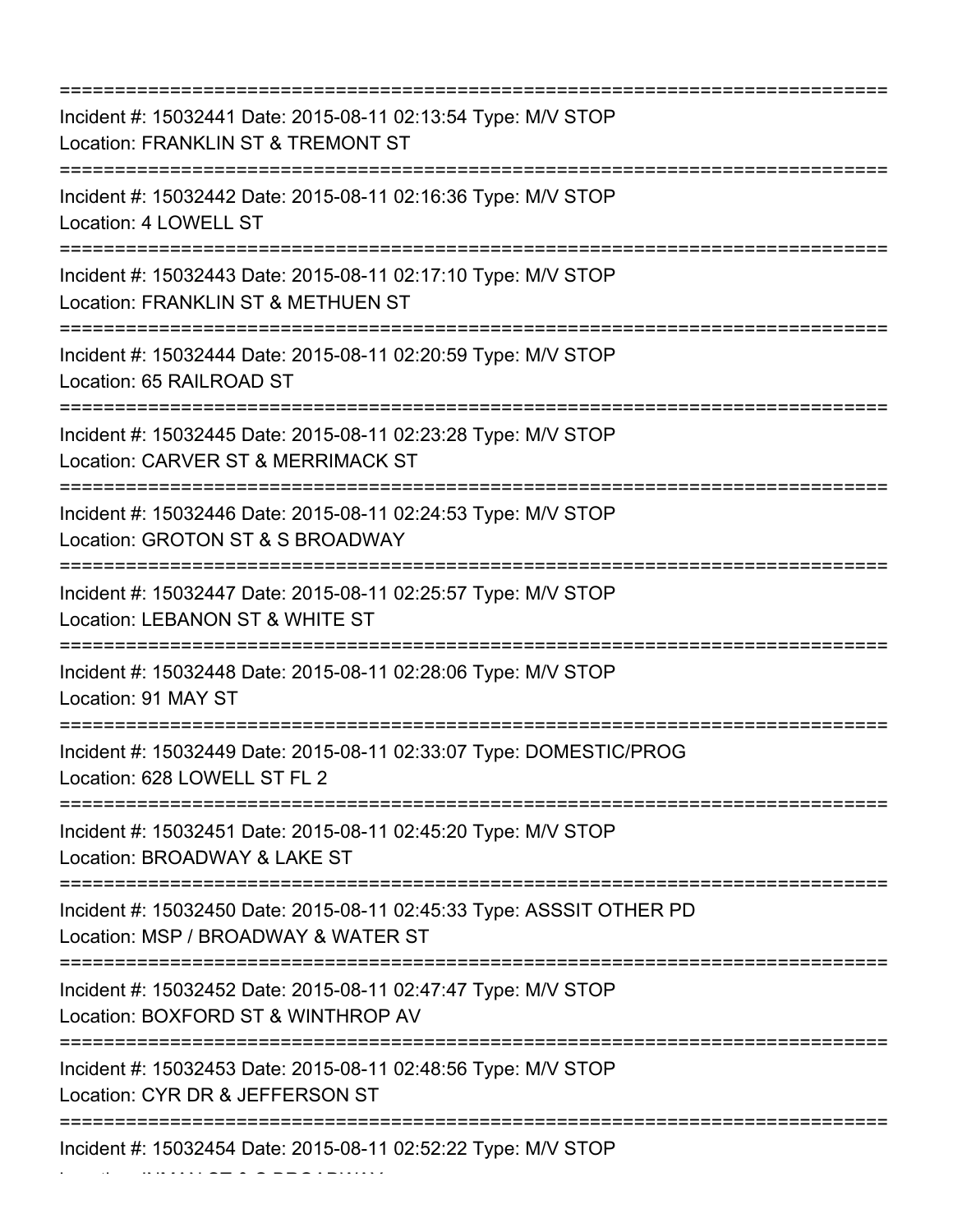=========================================================================== Incident #: 15032455 Date: 2015-08-11 03:04:09 Type: M/V STOP Location: HAVERHILL ST & MARGIN ST =========================================================================== Incident #: 15032456 Date: 2015-08-11 03:07:26 Type: M/V STOP Location: CLINTON CT & CROSS ST =========================================================================== Incident #: 15032457 Date: 2015-08-11 03:12:46 Type: M/V STOP Location: DARTMOUTH ST & HAVERHILL ST =========================================================================== Incident #: 15032458 Date: 2015-08-11 03:13:53 Type: M/V STOP Location: 17 MAGINNIS AV =========================================================================== Incident #: 15032459 Date: 2015-08-11 03:17:14 Type: M/V STOP Location: HAVERHILL ST & PERRY AV =========================================================================== Incident #: 15032460 Date: 2015-08-11 03:19:41 Type: M/V STOP Location: GENERAL ST & HAVERHILL ST =========================================================================== Incident #: 15032461 Date: 2015-08-11 03:25:42 Type: M/V STOP Location: HAVERHILL ST & UNION ST =========================================================================== Incident #: 15032462 Date: 2015-08-11 03:26:50 Type: M/V STOP Location: MELVIN ST & OXFORD ST =========================================================================== Incident #: 15032464 Date: 2015-08-11 03:40:47 Type: M/V STOP Location: LAWRENCE ST & WALNUT ST =========================================================================== Incident #: 15032465 Date: 2015-08-11 03:50:34 Type: M/V STOP Location: HAVERHILL ST & JACKSON ST =========================================================================== Incident #: 15032466 Date: 2015-08-11 03:51:38 Type: M/V STOP Location: PROSPECT ST & SHERIDAN ST =========================================================================== Incident #: 15032467 Date: 2015-08-11 04:18:09 Type: MISSING PERS Location: 121 EXCHANGE ST =========================================================================== Incident #: 15032468 Date: 2015-08-11 04:44:10 Type: ASSSIT AMBULANC Location: 65 UNION ST #306 =========================================================================== Incident #: 15032469 Date: 2015-08-11 04:58:50 Type: CK WELL BEING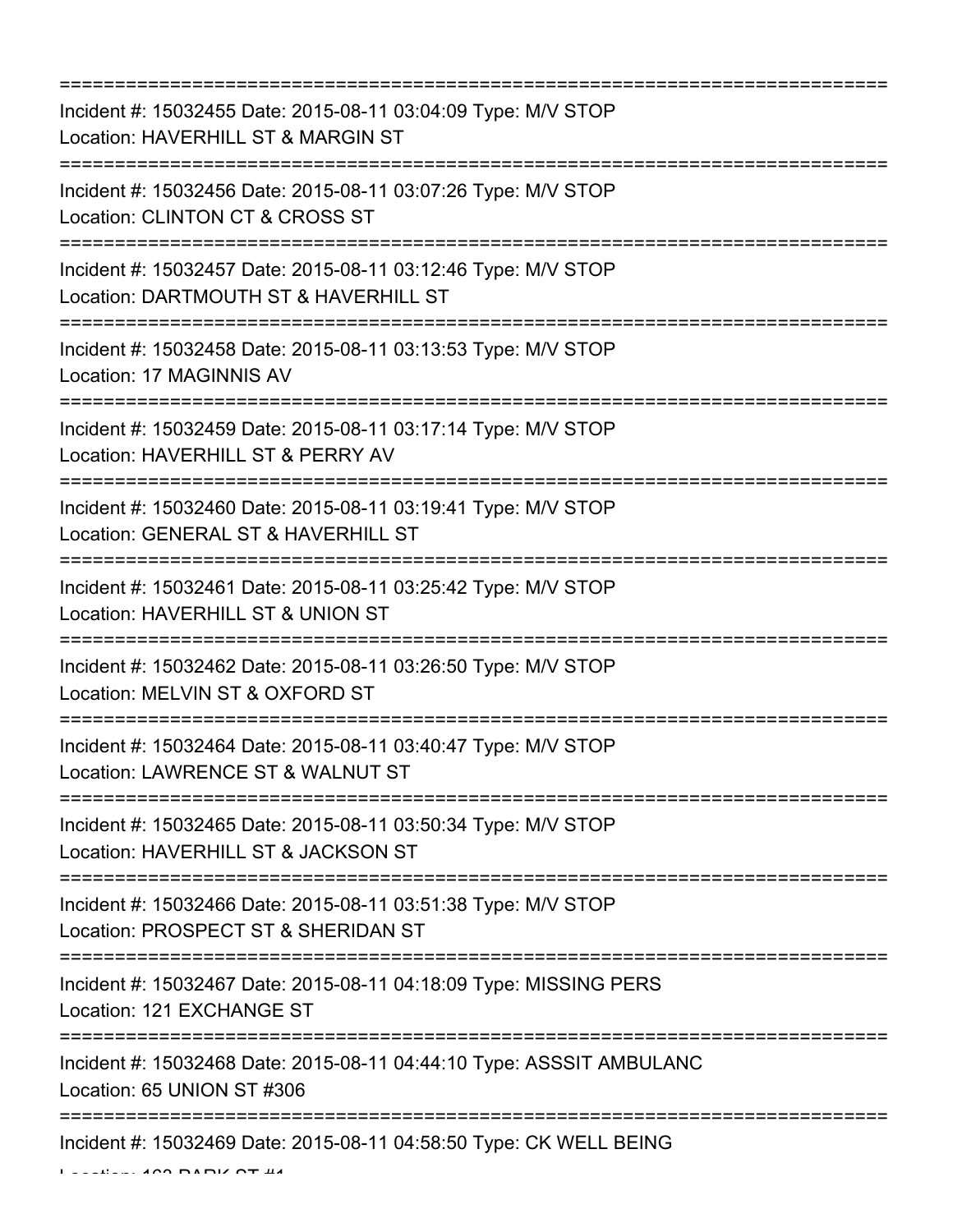=========================================================================== Incident #: 15032470 Date: 2015-08-11 05:31:22 Type: M/V STOP Location: BROADWAY & HAVERHILL ST =========================================================================== Incident #: 15032471 Date: 2015-08-11 06:05:04 Type: SUS PERS/MV Location: DUNKIN DONUTS / 99 WINTHROP AV =========================================================================== Incident #: 15032472 Date: 2015-08-11 06:54:09 Type: ALARM/BURG Location: LORENZO BUILDING / 599 CANAL ST =========================================================================== Incident #: 15032473 Date: 2015-08-11 06:58:07 Type: PARK & WALK Location: BROADWAY ST =========================================================================== Incident #: 15032474 Date: 2015-08-11 07:09:03 Type: SUS PERS/MV Location: 77 S UNION ST =========================================================================== Incident #: 15032475 Date: 2015-08-11 07:15:55 Type: CLOSE STREET Location: BERKELEY ST & JACKSON ST =========================================================================== Incident #: 15032476 Date: 2015-08-11 07:28:10 Type: ALARMS Location: PSYCHOLOGICAL CENTER / 11 UNION ST =========================================================================== Incident #: 15032477 Date: 2015-08-11 07:28:44 Type: ABAND MV Location: 94 SUNSET AV =========================================================================== Incident #: 15032478 Date: 2015-08-11 07:45:01 Type: SUS PERS/MV Location: BODWELL ST & GREENWOOD ST =========================================================================== Incident #: 15032479 Date: 2015-08-11 07:55:12 Type: TRANSPORT Location: 90 LOWELL ST =========================================================================== Incident #: 15032480 Date: 2015-08-11 08:01:39 Type: WARRANT SERVE Location: 21 ROYAL ST =========================================================================== Incident #: 15032481 Date: 2015-08-11 08:09:24 Type: STOL/MV/PAS Location: 34 CRESCENT ST =========================================================================== Incident #: 15032482 Date: 2015-08-11 08:20:20 Type: LIC PLATE STO Location: 34 CRESCENT ST =========================================================================== Incident #: 15032483 Date: 2015-08-11 08:32:45 Type: MV/BLOCKING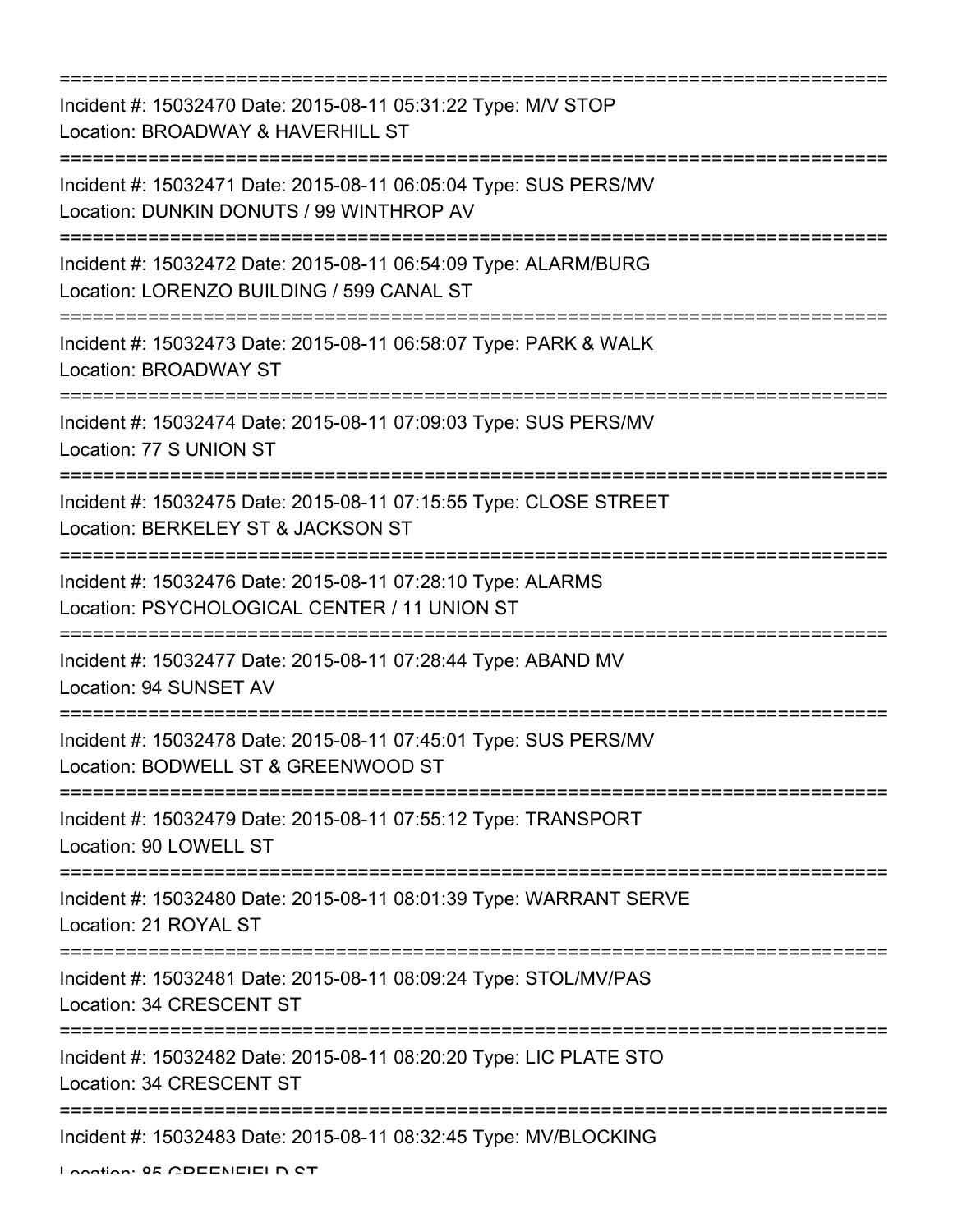| Incident #: 15032484 Date: 2015-08-11 08:38:15 Type: SUS PERS/MV<br>Location: 60 WINTHROP AV                                   |
|--------------------------------------------------------------------------------------------------------------------------------|
| Incident #: 15032485 Date: 2015-08-11 08:53:30 Type: MV/BLOCKING<br>Location: CANTON ST & HIGH ST                              |
| Incident #: 15032486 Date: 2015-08-11 08:55:04 Type: LIC PLATE STO<br>Location: 10 STEARNS AV                                  |
| Incident #: 15032487 Date: 2015-08-11 09:12:22 Type: LOST PROPERTY<br>Location: 182 HIGH ST                                    |
| Incident #: 15032488 Date: 2015-08-11 09:28:13 Type: MEDIC SUPPORT<br>Location: 248 BROADWAY #309                              |
| Incident #: 15032489 Date: 2015-08-11 09:58:12 Type: 209A/SERVE<br>Location: 2 PATTON ST                                       |
| ====================<br>Incident #: 15032490 Date: 2015-08-11 10:03:37 Type: DISTURBANCE<br>Location: 148 EXCHANGE ST FL 2NDFL |
| Incident #: 15032491 Date: 2015-08-11 10:11:41 Type: WARRANT SERVE<br>Location: 25 BEVEL ST                                    |
| Incident #: 15032492 Date: 2015-08-11 10:16:14 Type: MEDIC SUPPORT<br>Location: EVERETT ST & SANBORN ST                        |
| Incident #: 15032493 Date: 2015-08-11 10:16:27 Type: ALARM/BURG<br>Location: EL TACO GUAPO / 205 BROADWAY #SUITE 10            |
| Incident #: 15032494 Date: 2015-08-11 10:26:32 Type: CK WELL BEING<br>Location: GARDEN ST & NEWBURY ST                         |
| Incident #: 15032495 Date: 2015-08-11 10:33:40 Type: M/V STOP<br>Location: 55 CONGRESS ST                                      |
| Incident #: 15032496 Date: 2015-08-11 10:34:56 Type: TRESPASSING<br>Location: 7 CONDUIT ST                                     |
| Incident #: 15032498 Date: 2015-08-11 10:45:58 Type: AUTO ACC/NO PI<br>Location: 75 MANCHESTER ST                              |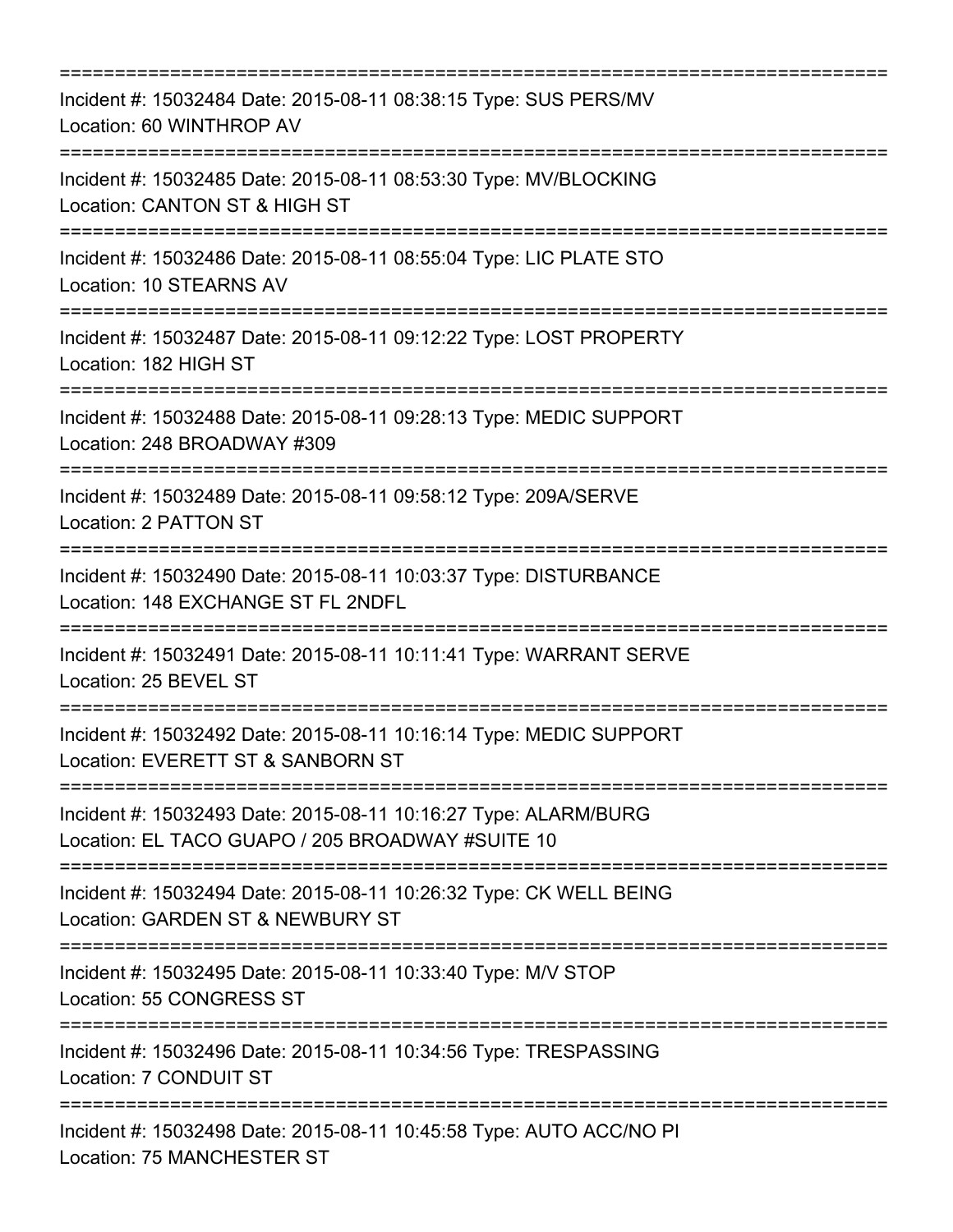Incident #: 15032497 Date: 2015-08-11 10:46:10 Type: COURT DOC SERVE Location: 245 BAILEY ST =========================================================================== Incident #: 15032499 Date: 2015-08-11 10:46:57 Type: 209A/SERVE Location: 265 JACKSON ST =========================================================================== Incident #: 15032500 Date: 2015-08-11 10:49:52 Type: AUTO ACC/NO PI Location: ANDOVER ST & PARKER ST =========================================================================== Incident #: 15032501 Date: 2015-08-11 10:57:22 Type: 209A/SERVE Location: 186 ARLINGTON ST FL 2L =========================================================================== Incident #: 15032502 Date: 2015-08-11 11:02:44 Type: WARRANT SERVE Location: 25 ALDER ST FL 1 =========================================================================== Incident #: 15032503 Date: 2015-08-11 11:02:45 Type: SUS PERS/MV Location: FERRY ST & SUNRAY ST =========================================================================== Incident #: 15032504 Date: 2015-08-11 11:10:12 Type: 209A/SERVE Location: 5 MAGNOLIA ST =========================================================================== Incident #: 15032505 Date: 2015-08-11 11:19:01 Type: 209A/SERVE Location: 129 WATER ST =========================================================================== Incident #: 15032506 Date: 2015-08-11 11:21:50 Type: M/V STOP Location: 301 MT VERNON ST =========================================================================== Incident #: 15032507 Date: 2015-08-11 11:28:54 Type: DRUG OVERDOSE Location: 50 BROADWAY =========================================================================== Incident #: 15032508 Date: 2015-08-11 11:29:51 Type: M/V STOP Location: 222 ESSEX ST =========================================================================== Incident #: 15032509 Date: 2015-08-11 11:40:47 Type: LARCENY/PAST Location: 439 S UNION ST #BLD 2 FL REAR =========================================================================== Incident #: 15032510 Date: 2015-08-11 11:43:42 Type: RECOV/STOL/MV Location: 14 BELMONT ST =========================================================================== Incident #: 15032511 Date: 2015-08-11 11:50:31 Type: TRESPASSING Location: 372 ELM ST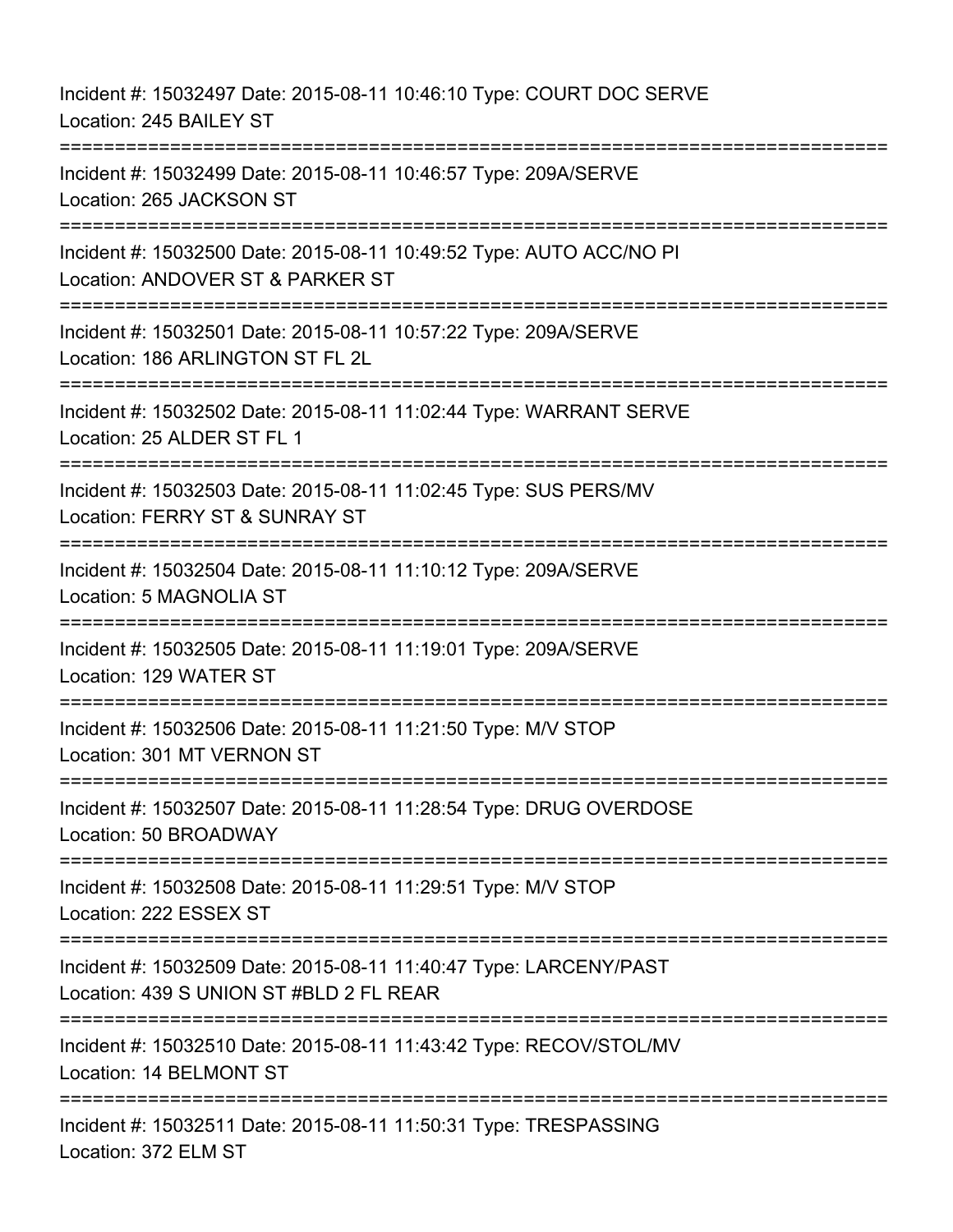Incident #: 15032512 Date: 2015-08-11 11:52:13 Type: FORGERY PAST Location: 7 WILMOT ST =========================================================================== Incident #: 15032513 Date: 2015-08-11 12:01:26 Type: INVESTIGATION Location: 1 PARKER ST =========================================================================== Incident #: 15032514 Date: 2015-08-11 12:03:39 Type: M/V STOP Location: 207 HAVERHILL ST =========================================================================== Incident #: 15032515 Date: 2015-08-11 12:10:37 Type: M/V STOP Location: METHUEN ST & MILL ST =========================================================================== Incident #: 15032516 Date: 2015-08-11 12:33:13 Type: M/V STOP Location: 518 HAMPSHIRE ST =========================================================================== Incident #: 15032517 Date: 2015-08-11 12:46:04 Type: B&E/MV/PAST Location: 63 BUNKERHILL ST =========================================================================== Incident #: 15032518 Date: 2015-08-11 12:55:51 Type: M/V STOP Location: 107 PARK ST =========================================================================== Incident #: 15032519 Date: 2015-08-11 13:06:50 Type: LARCENY/PAST Location: 58 MILTON ST =========================================================================== Incident #: 15032520 Date: 2015-08-11 13:10:28 Type: MAL DAMAGE Location: 1 TREMONT ST #5 =========================================================================== Incident #: 15032522 Date: 2015-08-11 13:10:52 Type: LOST PROPERTY Location: 78 NEWBURY ST #1 =========================================================================== Incident #: 15032521 Date: 2015-08-11 13:12:54 Type: A&B PAST Location: 500 MERRIMACK ST =========================================================================== Incident #: 15032523 Date: 2015-08-11 13:28:59 Type: M/V STOP Location: 83 BAILEY ST =========================================================================== Incident #: 15032524 Date: 2015-08-11 13:29:55 Type: M/V STOP Location: BAILEY ST & S UNION ST =========================================================================== Incident #: 15032525 Date: 2015-08-11 13:32:47 Type: ANIMAL COMPL Location: 37 FERN ST #2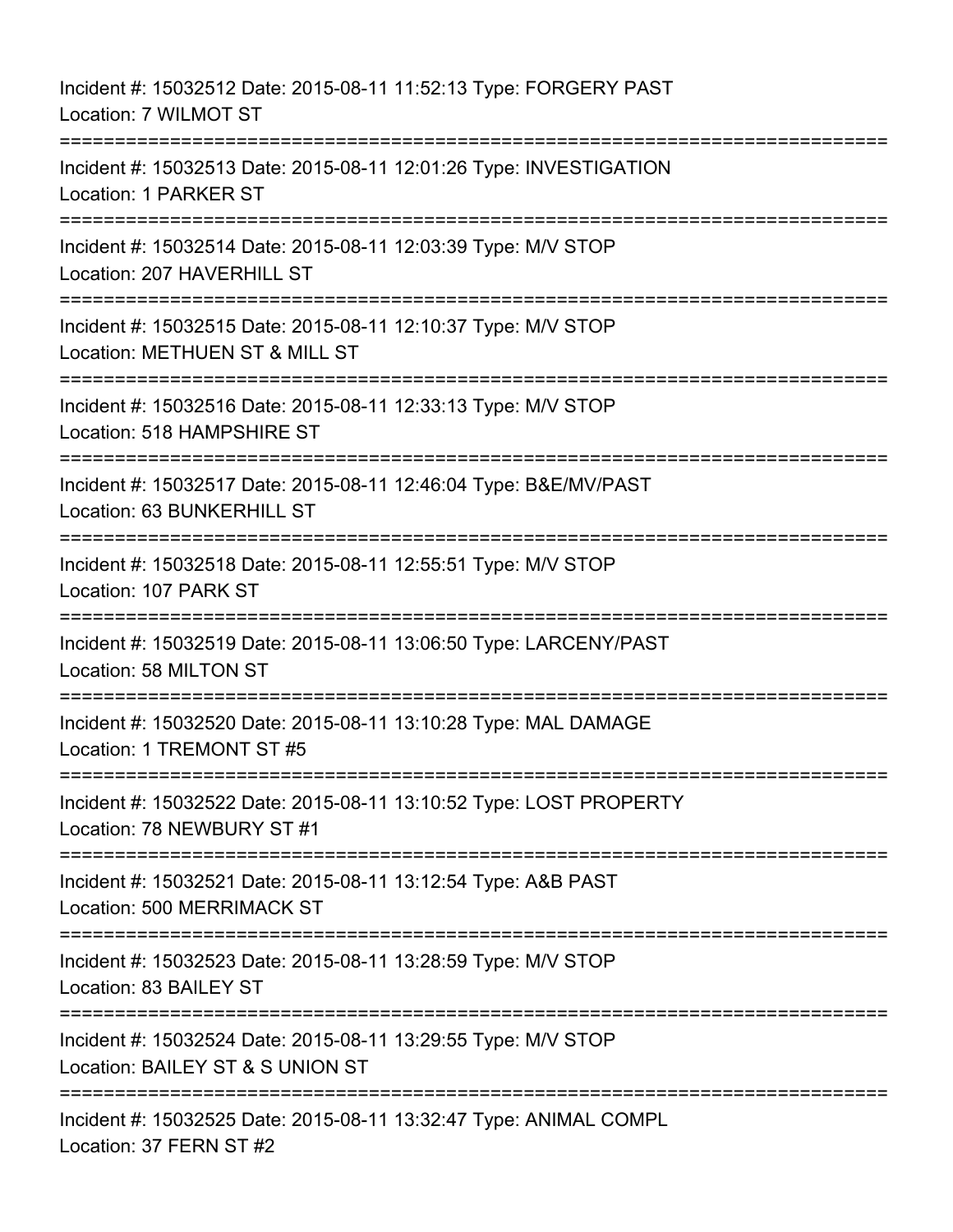Incident #: 15032526 Date: 2015-08-11 13:35:19 Type: LARCENY/PAST Location: 9 SUMMER ST #302 =========================================================================== Incident #: 15032527 Date: 2015-08-11 13:42:13 Type: AUTO ACC/NO PI Location: S UNION ST & SALEM ST =========================================================================== Incident #: 15032528 Date: 2015-08-11 14:02:34 Type: MAL DAMAGE Location: LAWRENCE ST & MAPLE ST =========================================================================== Incident #: 15032529 Date: 2015-08-11 14:09:19 Type: A&B PAST Location: 2 APPLETON ST =========================================================================== Incident #: 15032530 Date: 2015-08-11 14:12:12 Type: INVESTIGATION Location: LOAN USA / 92 BROADWAY =========================================================================== Incident #: 15032531 Date: 2015-08-11 14:15:25 Type: B&E/PROG Location: 134 PROSPECT ST =========================================================================== Incident #: 15032532 Date: 2015-08-11 14:23:34 Type: NOTIFICATION Location: 386 PARK ST =========================================================================== Incident #: 15032533 Date: 2015-08-11 14:25:10 Type: M/V STOP Location: 105 NESMITH ST =========================================================================== Incident #: 15032534 Date: 2015-08-11 14:33:30 Type: M/V STOP Location: AMES ST & ESSEX ST =========================================================================== Incident #: 15032535 Date: 2015-08-11 14:36:15 Type: ABAND MV Location: HALL ST & THORNDIKE ST =========================================================================== Incident #: 15032536 Date: 2015-08-11 14:40:20 Type: M/V STOP Location: 500 MERRIMACK ST =========================================================================== Incident #: 15032537 Date: 2015-08-11 14:42:04 Type: NEIGHBOR PROB Location: 51 CENTRE ST FL 1 =========================================================================== Incident #: 15032538 Date: 2015-08-11 14:56:17 Type: DK (DRUNK) Location: 10 GRAFTON ST =========================================================================== Incident #: 15032539 Date: 2015-08-11 14:57:15 Type: LARCENY/PAST Location: 12 WOODLAND CT ===========================================================================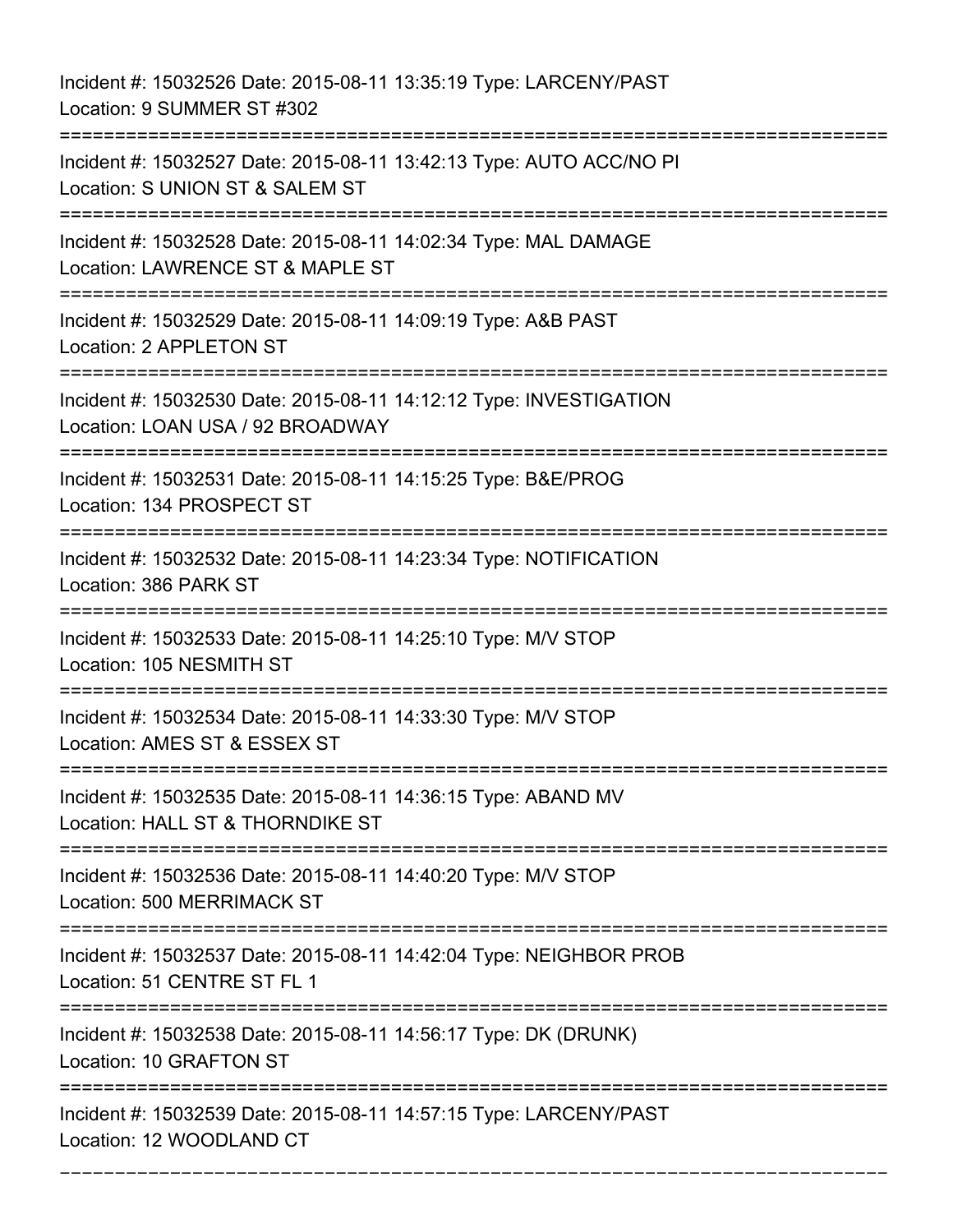| Incident #: 15032540 Date: 2015-08-11 15:11:20 Type: ALARM/BURG<br>Location: 1 MILL ST                                              |
|-------------------------------------------------------------------------------------------------------------------------------------|
| Incident #: 15032541 Date: 2015-08-11 15:15:37 Type: AUTO ACC/NO PI<br>Location: PARK ST & SAUNDERS ST<br>========================= |
| Incident #: 15032542 Date: 2015-08-11 15:16:45 Type: DISTURBANCE<br>Location: 25 BEVEL ST                                           |
| Incident #: 15032543 Date: 2015-08-11 15:22:00 Type: NEIGHBOR PROB<br>Location: 219 E HAVERHILL ST                                  |
| Incident #: 15032544 Date: 2015-08-11 15:31:02 Type: HIT & RUN M/V<br>Location: BROADWAY & WATER ST                                 |
| Incident #: 15032545 Date: 2015-08-11 15:34:59 Type: B&E/PROG<br>Location: BROOK ST & NEWBURY ST<br>---------------------------     |
| Incident #: 15032546 Date: 2015-08-11 15:42:13 Type: AUTO ACC/NO PI<br>Location: WINTHROP AV                                        |
| Incident #: 15032547 Date: 2015-08-11 15:46:34 Type: DISTURBANCE<br>Location: 118 TRENTON ST FL 2                                   |
| Incident #: 15032549 Date: 2015-08-11 16:00:45 Type: CK WELL BEING<br>Location: 209 HIGH ST                                         |
| Incident #: 15032548 Date: 2015-08-11 16:01:38 Type: DISTURBANCE<br>Location: 48 STEARNS AV FL 2                                    |
| Incident #: 15032550 Date: 2015-08-11 16:04:29 Type: GENERAL SERV<br>Location: GULF STATION / 325 WINTHROP AV                       |
| Incident #: 15032551 Date: 2015-08-11 16:09:39 Type: LOUD NOISE<br><b>Location: MORAN CT</b>                                        |
| Incident #: 15032553 Date: 2015-08-11 16:11:15 Type: M/V STOP<br>Location: 160 SOUTH ST                                             |
| Incident #: 15032552 Date: 2015-08-11 16:11:52 Type: M/V STOP<br>Location: 9701GZ / S UNION ST & WINTHROP AV                        |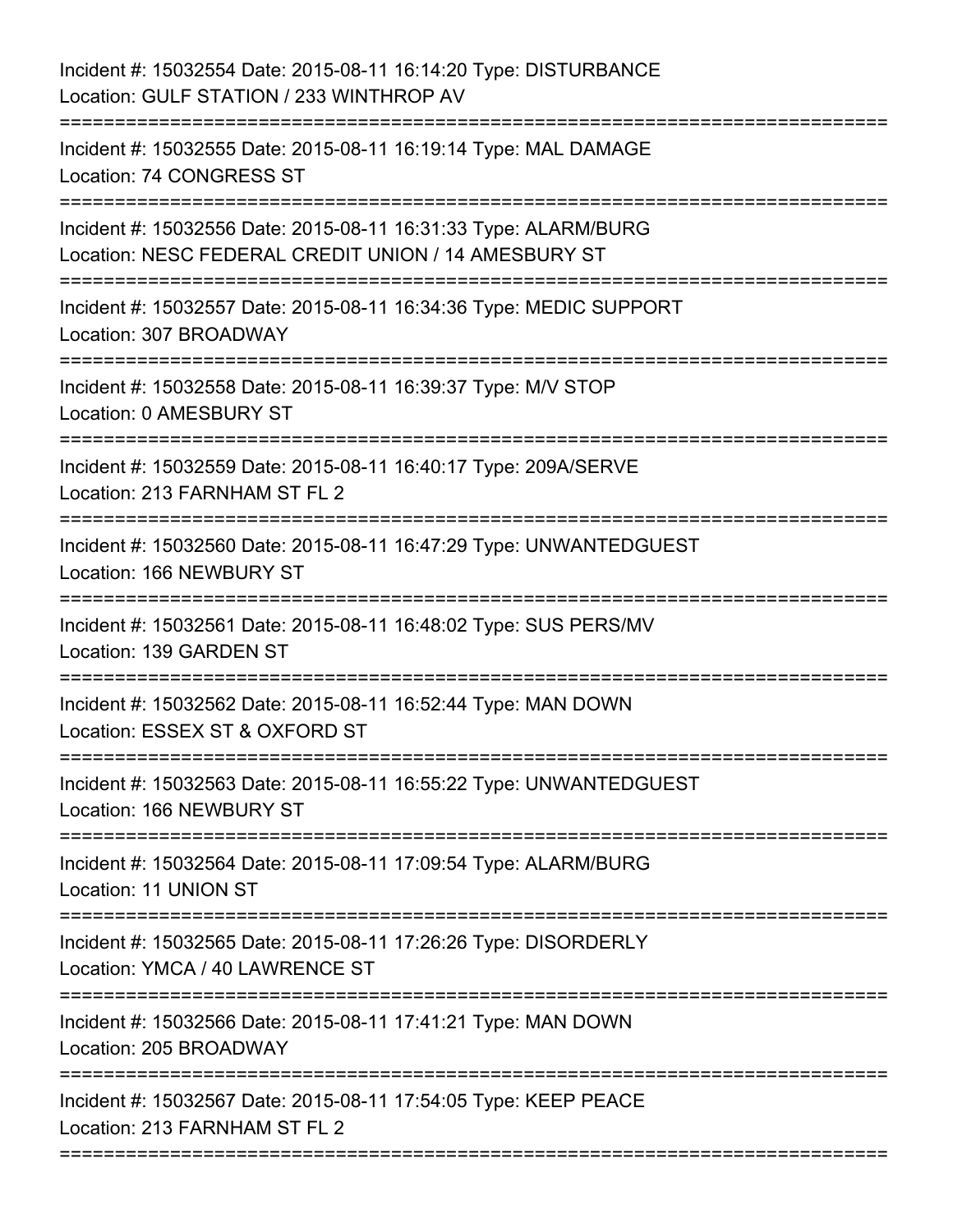Location: ESSEX ST & UNION ST =========================================================================== Incident #: 15032569 Date: 2015-08-11 18:25:49 Type: ALARM/BURG Location: 60 ALLEN ST =========================================================================== Incident #: 15032570 Date: 2015-08-11 18:26:51 Type: M/V STOP Location: 407 LOWELL ST =========================================================================== Incident #: 15032571 Date: 2015-08-11 18:31:56 Type: M/V STOP Location: COMMON ST & LAWRENCE ST =========================================================================== Incident #: 15032572 Date: 2015-08-11 18:36:34 Type: MV/BLOCKING Location: 60 KENDALL ST =========================================================================== Incident #: 15032573 Date: 2015-08-11 18:43:03 Type: SUS PERS/MV Location: 19 SARGENT ST =========================================================================== Incident #: 15032574 Date: 2015-08-11 18:47:17 Type: M/V STOP Location: COMMON ST & LAWRENCE ST =========================================================================== Incident #: 15032575 Date: 2015-08-11 18:47:40 Type: B&E/PAST Location: 42 WHITMAN ST FL 1ST =========================================================================== Incident #: 15032576 Date: 2015-08-11 18:55:04 Type: AUTO ACC/NO PI Location: MANCHESTER ST ROTARY =========================================================================== Incident #: 15032577 Date: 2015-08-11 18:55:40 Type: AUTO ACC/NO PI Location: ANDOVER ST & BROOKFIELD ST =========================================================================== Incident #: 15032578 Date: 2015-08-11 19:00:28 Type: STOL/MV/PR Location: 48 SAUNDERS ST =========================================================================== Incident #: 15032579 Date: 2015-08-11 19:33:58 Type: TOW/REPOSSED Location: 3 LAWRENCE ST =========================================================================== Incident #: 15032580 Date: 2015-08-11 19:38:05 Type: DOMESTIC/PROG Location: 153 FERRY ST FL 2ND =========================================================================== Incident #: 15032581 Date: 2015-08-11 19:46:00 Type: SUS PERS/MV Location: 25 MARSTON ST =========================================================================== Incident #: 15032582 Date: 2015 08 11 19:58:26 Date: 2015 08 11 19:58:26 Type: Disturbance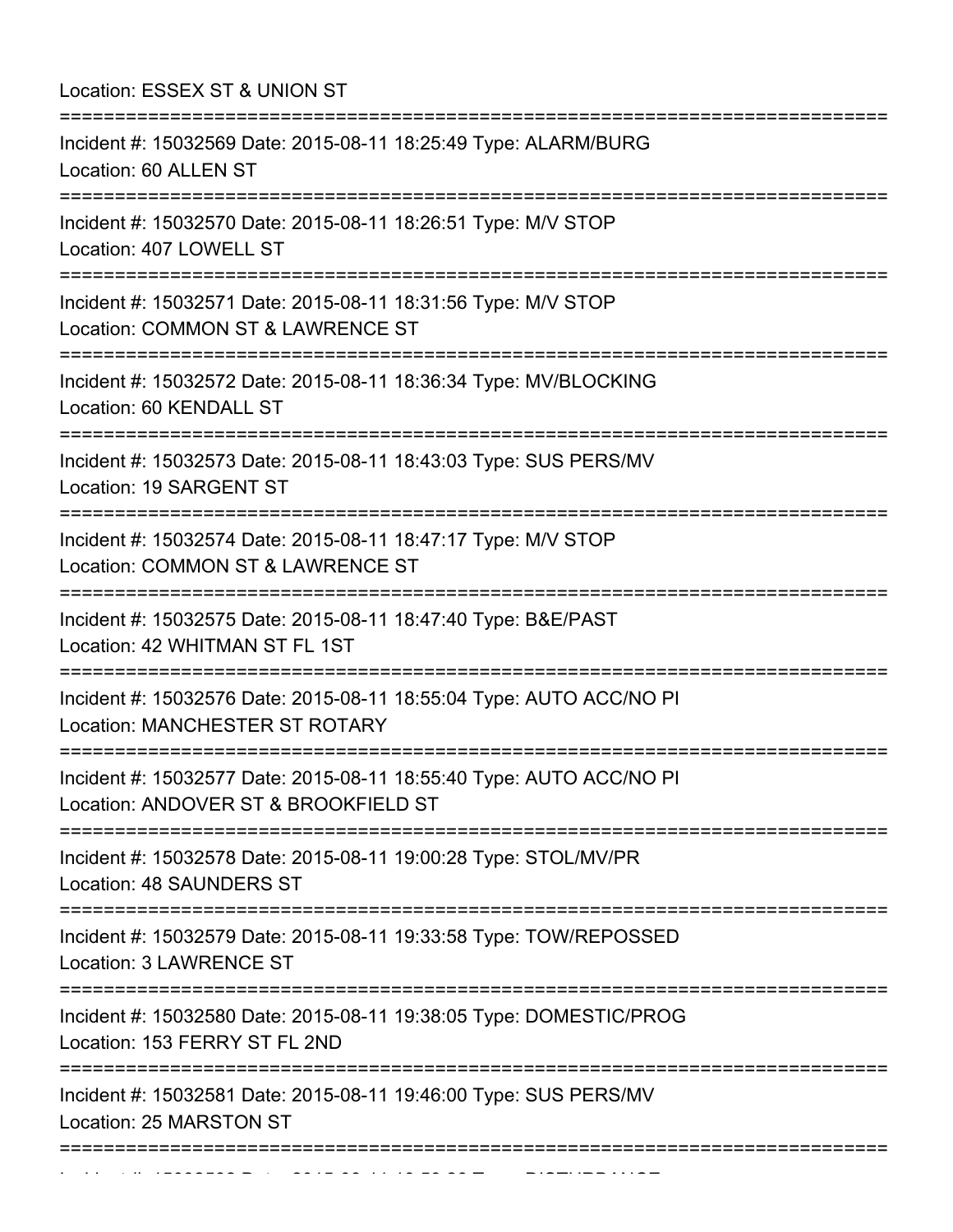| Location: 10 WINSLOW PL FL 3RD<br>:=================                                                                                                          |
|---------------------------------------------------------------------------------------------------------------------------------------------------------------|
| Incident #: 15032583 Date: 2015-08-11 20:01:02 Type: SUS PERS/MV<br>Location: 32 WATER ST                                                                     |
| Incident #: 15032584 Date: 2015-08-11 20:08:37 Type: M/V STOP<br>Location: JACKSON ST & KENDRICK ST<br>=================                                      |
| Incident #: 15032585 Date: 2015-08-11 20:21:53 Type: AUTO ACC/NO PI<br>Location: BERKELEY ST & JACKSON ST                                                     |
| Incident #: 15032586 Date: 2015-08-11 20:30:13 Type: ALARM/BURG<br>Location: 342 BROADWAY<br>===========================<br>================================= |
| Incident #: 15032587 Date: 2015-08-11 20:30:30 Type: SUS PERS/MV<br>Location: 101 RIVER POINTE WY                                                             |
| Incident #: 15032589 Date: 2015-08-11 20:33:02 Type: SUS PERS/MV<br><b>Location: INMAN ST</b>                                                                 |
| Incident #: 15032588 Date: 2015-08-11 20:33:25 Type: AUTO ACC/PI<br>Location: 133 BERKELEY ST                                                                 |
| Incident #: 15032590 Date: 2015-08-11 20:42:34 Type: UNWANTEDGUEST<br>Location: 11 LAWRENCE ST #806                                                           |
| Incident #: 15032591 Date: 2015-08-11 20:44:06 Type: AUTO ACC/UNK PI<br>Location: MCDONALDS / 50 BROADWAY                                                     |
| Incident #: 15032592 Date: 2015-08-11 20:56:43 Type: MEDIC SUPPORT<br><b>Location: CENTRAL BRIDGE</b>                                                         |
| Incident #: 15032593 Date: 2015-08-11 20:58:14 Type: NOTIFICATION<br>Location: 1054 ESSEX ST FL 2                                                             |
| Incident #: 15032594 Date: 2015-08-11 21:03:53 Type: HIT & RUN M/V<br>Location: BROADWAY & CONCORD ST                                                         |
| Incident #: 15032595 Date: 2015-08-11 21:07:10 Type: INVESTIGATION<br>Location: 16 BEACON ST #18                                                              |
|                                                                                                                                                               |